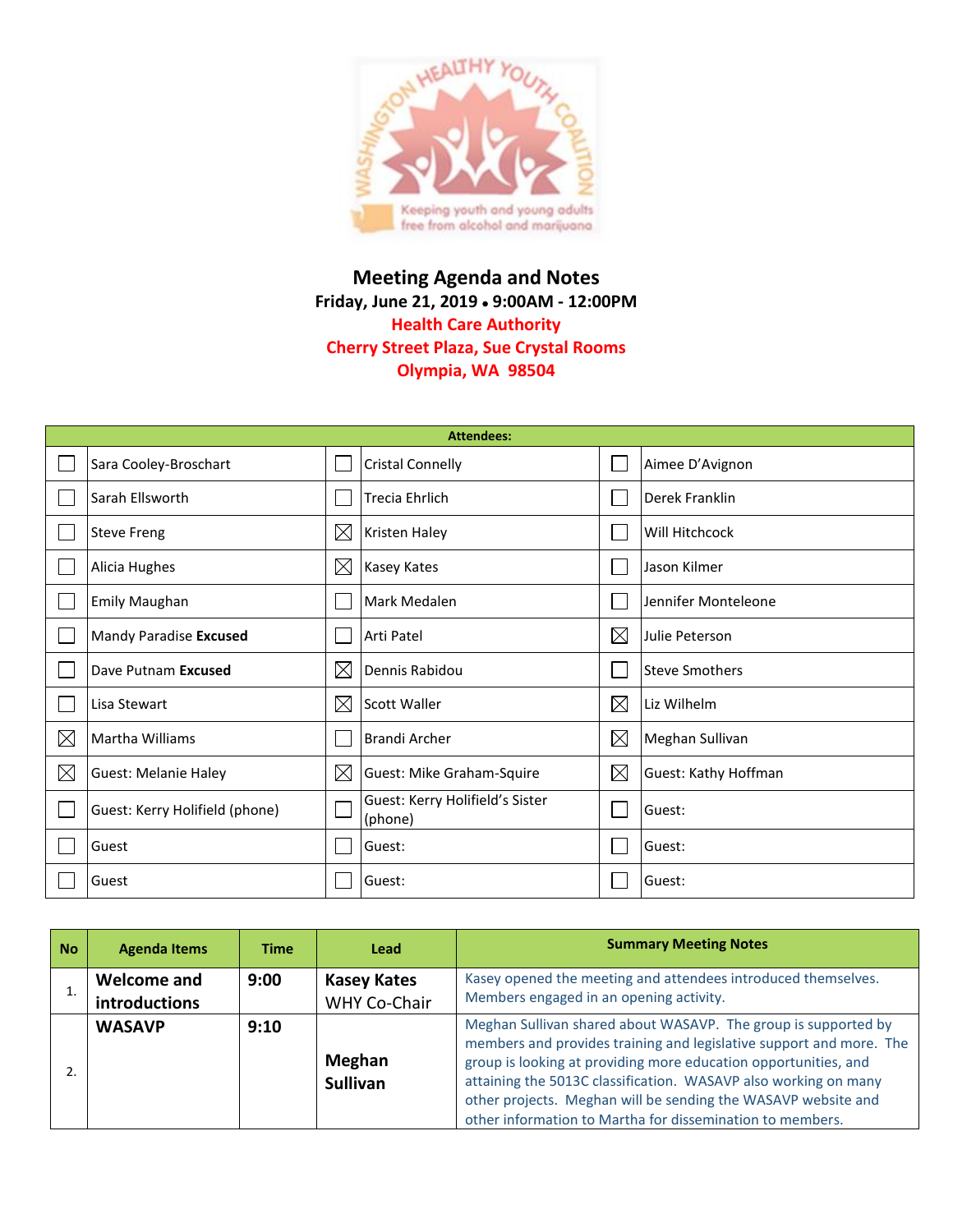|     | <b>Most Steer Clear</b>                                            | 9:20  |                                               |                                                                                                                                                                                                                                                                                                                                                                                                                                                                                                                                                                                                                                                                                                                                                                                                                                                                                                                                                                                                                                                                                                                                                                                                                    |  |  |  |
|-----|--------------------------------------------------------------------|-------|-----------------------------------------------|--------------------------------------------------------------------------------------------------------------------------------------------------------------------------------------------------------------------------------------------------------------------------------------------------------------------------------------------------------------------------------------------------------------------------------------------------------------------------------------------------------------------------------------------------------------------------------------------------------------------------------------------------------------------------------------------------------------------------------------------------------------------------------------------------------------------------------------------------------------------------------------------------------------------------------------------------------------------------------------------------------------------------------------------------------------------------------------------------------------------------------------------------------------------------------------------------------------------|--|--|--|
| 3.  | <b>Spring Youth</b>                                                | 10:05 | <b>Mike Graham-</b><br><b>Squire</b>          | Mike gave a further introduction of himself and the work that he is<br>doing. Mike's powerpoint file will be sent out after the meeting<br>along with the video links. Mike shared posters that were created for<br>the campaign. The video ads have been shown in movie theaters. In<br>the last few weeks the videos have been shown in 20 movie viewings.<br>Average monthly viewing is 30,000 on multiple screens. The videos<br>will be posted to facebook as a non skip-able ad. To find the video,<br>go to<br>https://www.dropbox.com/sh/h2iyp0jhns8uaqk/AADFRSPv<br>HxlRWI4AeRPnmRoLa?dl=0<br>Mike also passed around a pocket flyer and shared some evaluation<br>results. Members asked questions to clarify the information.<br>Kasey gave a short history of the 2019 Spring Youth Forum and                                                                                                                                                                                                                                                                                                                                                                                                          |  |  |  |
|     | <b>Forum in Review</b>                                             |       |                                               | introduced Kerry and her sister (both attending by phone); Kerry's                                                                                                                                                                                                                                                                                                                                                                                                                                                                                                                                                                                                                                                                                                                                                                                                                                                                                                                                                                                                                                                                                                                                                 |  |  |  |
|     |                                                                    |       |                                               | sister was part of the winning team. The link to the video is<br>https://youtu.be/inlS hrRkQ4.                                                                                                                                                                                                                                                                                                                                                                                                                                                                                                                                                                                                                                                                                                                                                                                                                                                                                                                                                                                                                                                                                                                     |  |  |  |
| 4.  |                                                                    |       | <b>Kerry Holifield</b>                        | The video has been shared at several schools and the students who<br>viewed were engaged. The team plans to produce more videos; the<br>youth are excited about working on additional projects. Although<br>several of the winning team are going on to college; more young<br>people have been recruited.                                                                                                                                                                                                                                                                                                                                                                                                                                                                                                                                                                                                                                                                                                                                                                                                                                                                                                         |  |  |  |
| 5.  | <b>Break</b>                                                       | 10:20 |                                               |                                                                                                                                                                                                                                                                                                                                                                                                                                                                                                                                                                                                                                                                                                                                                                                                                                                                                                                                                                                                                                                                                                                                                                                                                    |  |  |  |
| 6.  | <b>Super Resume</b><br><b>Share out</b>                            | 10:35 | <b>Kasey</b>                                  | This item will be included on the August Agenda.                                                                                                                                                                                                                                                                                                                                                                                                                                                                                                                                                                                                                                                                                                                                                                                                                                                                                                                                                                                                                                                                                                                                                                   |  |  |  |
| 7.  | <b>LCB Rule Making</b><br><b>Process: Edibles</b><br>and Packaging | 10:45 | Kathy Hoffman,<br><b>LCB</b>                  | Kathy introduced herself and described a bit about her background<br>and the history of the packaging and labeling of marijuana products.<br>There have been several iterations of the packaging and labeling of<br>products (2014, 2015, 2016, and 2018). There are several recent<br>concerns about new products that have come on the market. There is<br>also concern that advertising colors, animation, and more. The 2018<br>rule has been delayed by LCB to January 2020. Kathy provided a copy<br>of LCBs' Issue Paper for Marijuana Packaging and Labeling<br>Requirements. Martha will send out a pdf copy of the Issue Paper.<br>One drawback to rulemaking, is the lack of marijuana data on the<br>effect of chemicals in the product and how that affects the body.<br>Kathy described that the next rulemaking sessions will be "listen and<br>learn" sessions in order to capture many voices and viewpoints. The<br>"listen and learn" sessions will be scheduled in different parts of the<br>state. Kathy is looking at providing several creative and different<br>solutions to the Board. To sign up for the LCB newsletter go to<br>www.lcb.wa.gov. The email opportunity will be a pop-up. |  |  |  |
|     | <b>Team Updates:</b>                                               | 11:15 |                                               | Liz reported for the Vitality Team who will be meeting again in July 11.                                                                                                                                                                                                                                                                                                                                                                                                                                                                                                                                                                                                                                                                                                                                                                                                                                                                                                                                                                                                                                                                                                                                           |  |  |  |
| 8.  | • Policy<br>$\bullet$ Data<br>• Vitality<br>• Communica-<br>tions  |       | <b>Dave</b><br>Jason<br>Liz<br><b>Kristen</b> | More updates at the August WHY meeting.<br>Kristen reported for the Communications Team who continues to<br>update the Start Talking Now website. August is the next meeting.<br>The team reviewed several campaigns at the June meeting.                                                                                                                                                                                                                                                                                                                                                                                                                                                                                                                                                                                                                                                                                                                                                                                                                                                                                                                                                                          |  |  |  |
| 9.  | Meeting wrap up                                                    | 11:30 | <b>Martha</b>                                 | Martha reviewed the Action Items assigned during the meeting.                                                                                                                                                                                                                                                                                                                                                                                                                                                                                                                                                                                                                                                                                                                                                                                                                                                                                                                                                                                                                                                                                                                                                      |  |  |  |
| 10. | <b>Round Table</b><br><b>Member updates</b>                        | 11:35 |                                               | Scott and WSTC is in the final phases of their current campaign.<br>Positive messaging is the culture that WSTC is working on. WSTC is<br>sending several people to the Montana Institute; a large contingency<br>of tribes is attending. Scott informed members about a conference on<br>Law Enforcement. Scott will send Martha the                                                                                                                                                                                                                                                                                                                                                                                                                                                                                                                                                                                                                                                                                                                                                                                                                                                                              |  |  |  |